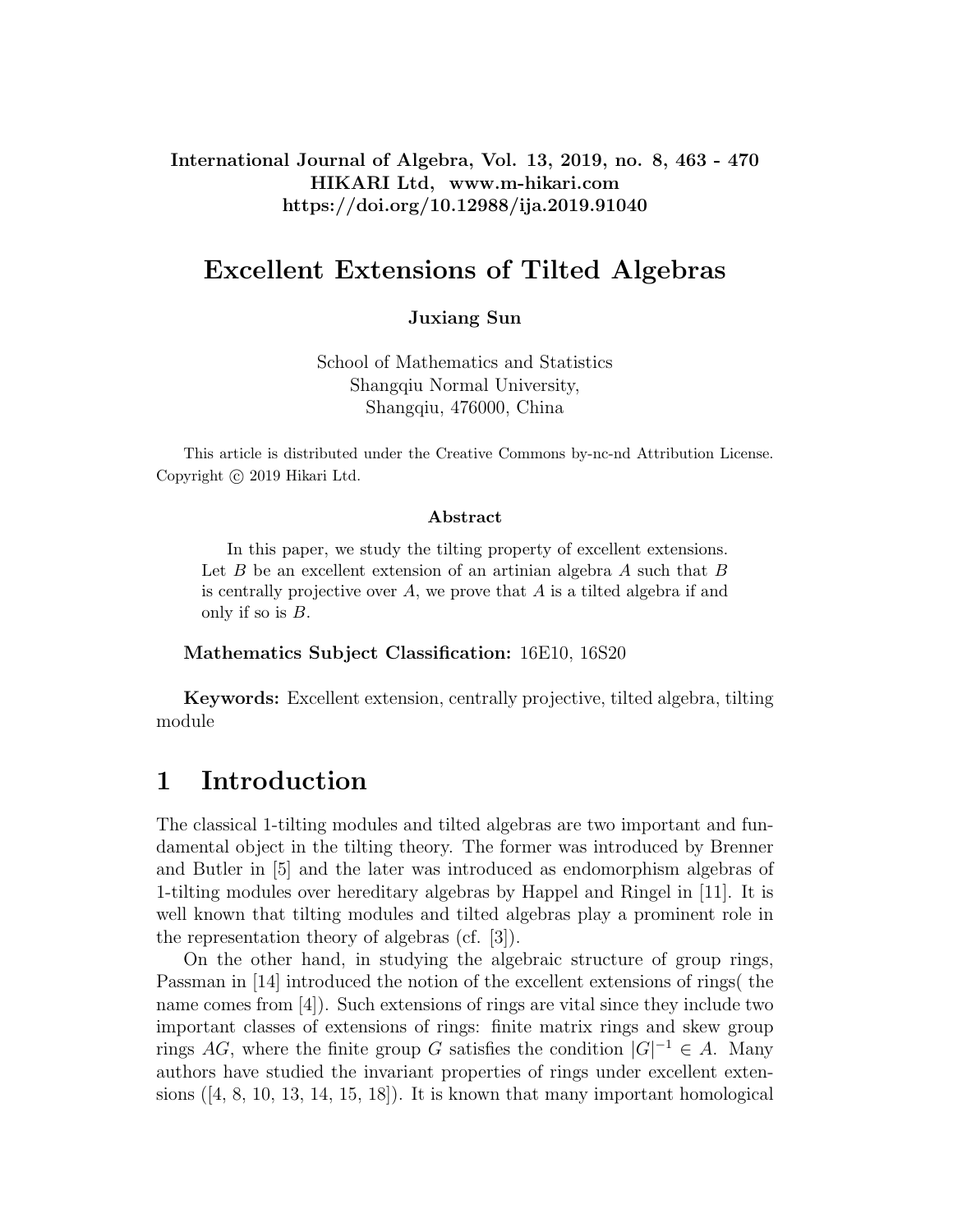properties, such as the global dimension of rings, the projectivity, injectivity and flatness of modules and so on, are invariant under excellent extensions  $([13, 18]).$ 

Let  $B$  be an excellent extension of an artinian algebra  $A$ .  $A$  is a hereditary algebra if and only if so is  $B$  in [13]. On the other hand, it was proved by Reiten and Riedtmann in [17] that if A is an artinian algebra the skew group algebra AG with G a finite group and  $|G|^{-1} \in A$  is tilted algebra if and only if so is A. Based on these facts, it is natural to ask the following question.

Question 1.1. Let  $B \geq A$  be an excellent extension, is B a tilted algebra if and only if so is A?

In this paper, we will study the tilting properties of excellent extensions and give a partial answer to this question. This paper is organized as follows.

In Section 2, we give some notations in our terminology and some preliminary results which are often used in this paper. In Section 3, we prove the following

Theorem 1.2. Let B be an excellent extension of an artinian algebra A such that  $B$  is centrally projective over  $A$ , then  $A$  is a tilted algebra if and only if so is B.

As an application of theorem 1.2, we investigate tilted algebras under base field extensions.

**Theorem 1.3.** Let  $A$  be a finite dimensional  $K$ -algebra, and  $F$  a finite separable field extension of K. Then A is a tilted algebra if and only if  $A \otimes_K F$ is also a tilted algebra.

# 2 Preliminary Notes

Throughout this paper, all modules are finitely generated right modules unless stated otherwise. Let A be an artinian algebra over a commutative artinian ring R, that is, A is an R- algebra (associative, with identity) which is finitely generated as an R-module, we denote by  $modA$  the category of finitely generated right A-modules, and by gl.dimA the global dimension of A. For a module M in modA, we denote by  $\mathop{pd}\nolimits_A M$  the projective dimension of M, and denote by add $M_A$  the full subcategory of mod $A$  consisting of the modules isomorphic to the direct summands of finite direct sums of finite copies of M.

We begin with the definition of excellent extensions of artinian algebras.

Definition 2.1. Let A be a subalgebra of an artinian algebra B, such that A and B have the same identity. Then B is called an algebraic extension of A, and denoted by  $A \leq B$ . An algebraic extension  $A \leq B$  is called an excellent extension, if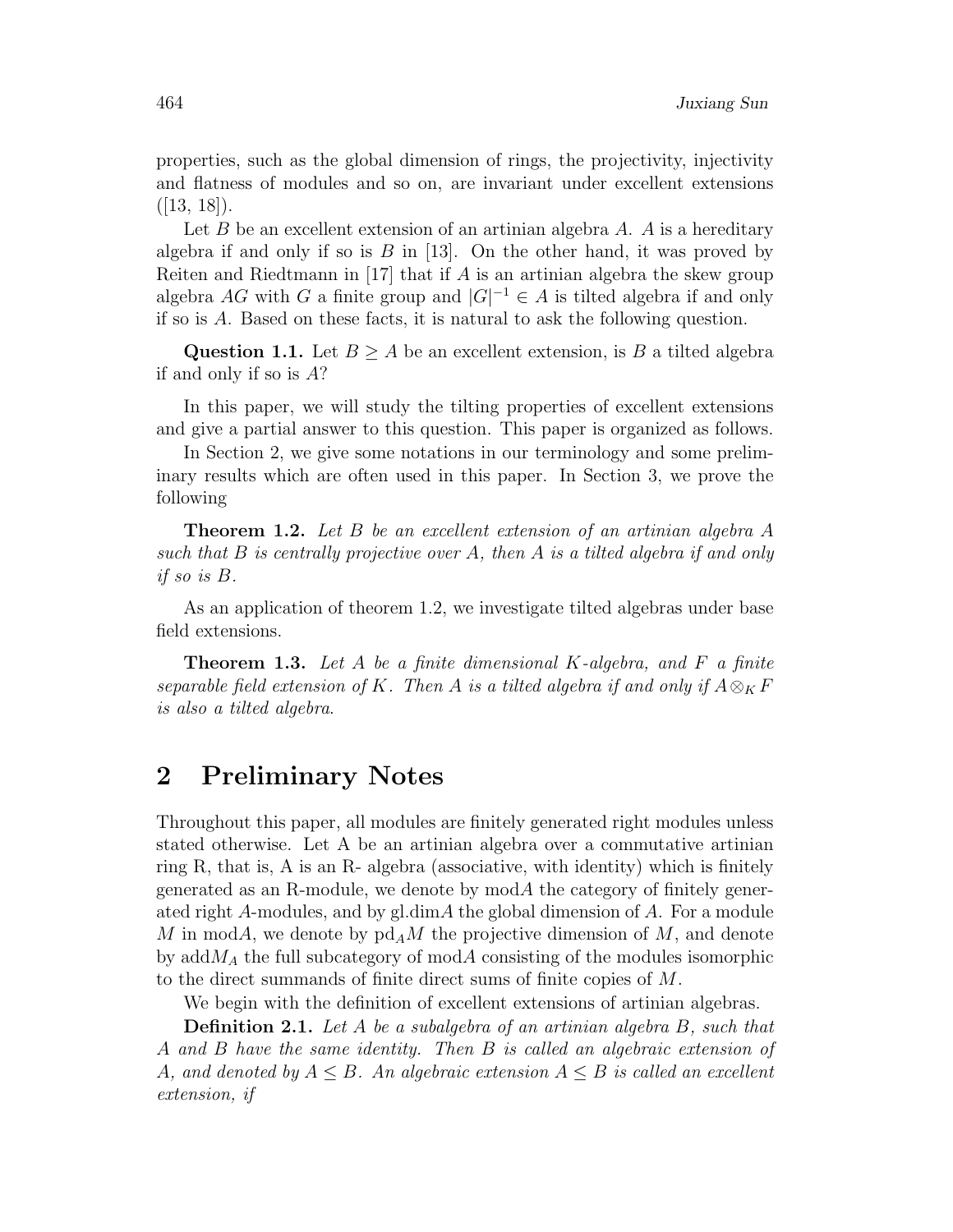(1)  $A \leq B$  is right A-projective ([14], p.273), that is, if  $N_B$  is a submodule of  $M_B$  and if  $N_A$  is a direct summand of  $M_A$ , denoted by  $N_A|M_A$ , then  $N_B|M_B$ .

 $(2)$  B is a free normalizing extension of A with a basis that includes 1; that is, there is a finite set  $\{b_1, b_2, \cdots, b_n\} \in B$  such that  $b_1 = 1, B = b_1A + \cdots + b_nA$ and  $b_iA = Ab_i$ , for each i, and B is free with basis  $\{b_1, b_2, \dots, b_n\} \in B$  as both a right and left A-module.

**Lemma 2.2.** (See [[14], p.275, Lemma 2.3].) Let A be a finite dimensional K-algebra, and F be a finite separable field extension of K. Then  $A \otimes_K F$  is an excellent extension of A.

We also need the following lemma, which may been found in [7, 13, 18].

**Lemma 2.3.** Let  $B$  be an excellent extension of  $A$ .

(1)(see [[18], Lemma 1.1].) For any B-module M, we have  $M_B|(M \otimes_A B)_B;$ (2)( see [[18], Lemma 1.4].) For any B-module N, we have  $\text{pd}_B N =$  $\operatorname{pd}_A N = \operatorname{pd}_A (N \otimes_A B)_B;$ 

 $(3)(see [13], Theorem 3].)$  gl.dim $A=gl.dimB.$ 

Let A be an artinian algebra, and M a  $(A, A)$ -bimodule. Then according to K. Hirata [9] M is called *centrally projective over A*, if M is isomorphic to a direct summand of a finite direct sum of the copies of  $A$  as  $(A, A)$ -bimodule. Then next lemma is due to K. sugano [16].

**Lemma 2.4.** (see [[16], Lemma 3].) Let R be a commutative ring. If A is an artinian  $R$ -algebra and  $M$  is a finitely generated projective  $R$ -module, then  $A \otimes_R M$  is centrally projective over A.

For any additional category A we denote by  $(A^{op}, Ab)$  the category of contravariant functors from  $A$  to  $Ab$ , where  $Ab$  is the category of all abelian groups. Recall from [2] that a functor  $F : \mathcal{A}^{op} \to Ab$  is called *coherent* if there is an exact sequence

$$
Hom_{\mathcal{A}}(-, A_1) \to Hom_{\mathcal{A}}(-, A_0) \to F \to 0
$$

in  $(A^{op}, Ab)$  with  $A_i \in \mathcal{A}$  for  $i = 0, 1$ . We denoted by  $\widehat{A}$  the full subcategory of the functor category consisting of all coherent functors. By Yoneda's lemma, the projective object in A is of the form  $\text{Hom}_{\mathcal{A}}(-, X)$  with X an object in A, and each coherent functor F can be determined by morphism  $f: A_1 \rightarrow A_0$ , that is, there is an exact sequence

$$
\text{Hom}_{\mathcal{A}}(-, A_1) \xrightarrow{(-, f)} \text{Hom}_{\mathcal{A}}(-, A_0) \to F \to 0
$$

in  $\hat{\mathcal{A}}$ . As in the case of a module category, we may define the global dimension of the category  $\widehat{\mathcal{A}}$  to be the supremum of the projective dimensions of all functors in  $\hat{\mathcal{A}}$ . The precise connection between the global dimension of an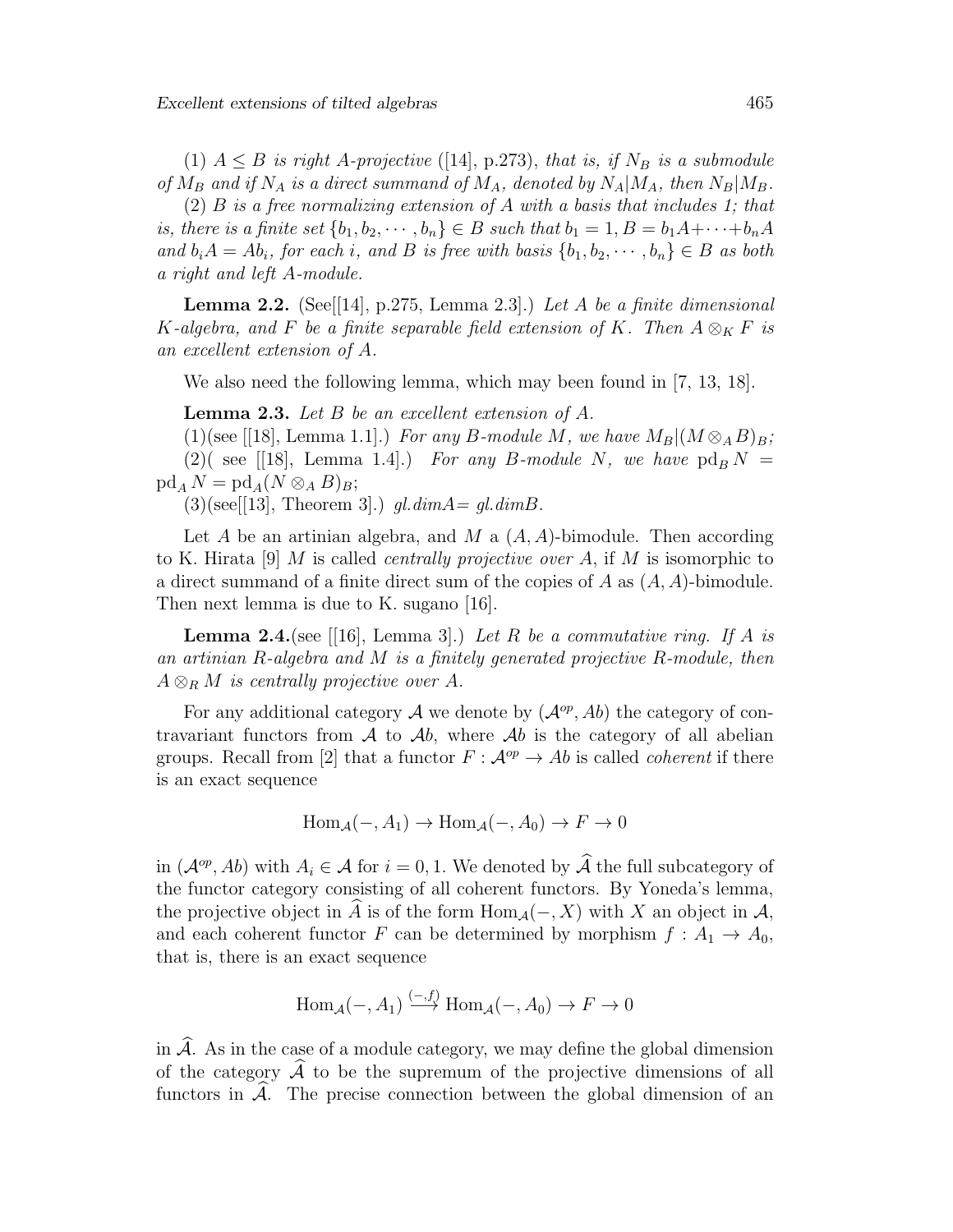artinian algebra and that of the coherent functor category is recorded in the following lemma due to Auslander in [1].

**Lemma 2.5** Let  $M$  be an  $A$ -module. Then the category add  $M$  and  $mod(End({}_AM))$  are equvalent. In particular, gl.dim(End<sub>A</sub> M)=gl.dim(add M).

Recall from [12] that a module  $T \in \text{mod } A$  is called an *m-tilting module* if the following conditions are satisfied: (1)  $pd<sub>A</sub> T \leq m$ , (2)  $Ext<sup>i</sup><sub>A</sub>(T, T) = 0$  for any  $i \geq 1$ , and (3) there exists an exact sequence  $0 \to A_A \to T_1 \to T_2 \cdots \to T_m \to 0$ in mod A with all  $T_i \in \text{add}_A T$ . Recall from [5] that an artinian algebra A is called a *tilted algebra*, if there exists 1-tilting module  $B<sub>B</sub>T$  over a hereditary algebra such that  $A = \text{End}_B T$ . It is easy to see that A is tilted if and only if there exists a 1-tilting module  $T_A$  such that the endomorphism algebra of  $T_A$ is a hereditary algebra.

### 3 Main Results

To characterize the tilting property of excellent extensions, we need the following lemma, which may be of independent interest.

**Lemma 3.1.** Let A be an Artin algebra, and  $T_A$  a finitely generated A-module with  $\text{Ext}^1_A(T, T) = 0$ . Then gl.dim  $\text{End}_A T \leq 1$  if and only if add  $T_A$ is closed under submodules.

*Proof.* We first prove the necessity. In order to prove that add  $T_A$  is closed under submodules, it suffices to show that every submodule of finite copies of  $T_A$  is in add<sub>A</sub>T. Let M be any nonzero submodule of  $T^n$  for some  $n \geq 1$  and  $i: 0 \to M \to T^n$  the inclusion homomorphism. Then we have an exact sequence:  $0 \to \text{Hom}_A(-, M) \stackrel{(-,i)}{\longrightarrow} \text{Hom}_A(-, T^n) \to H \to 0$ , where  $H \in ((\text{add } T)^{op}, \mathcal{A}b)$  with  $H = \text{Coker}(-, i)$ . It follows from ([12], Lemma 1.3) that  $\text{Hom}_{A}(-, M) \in \widehat{\text{add } T}$ , so  $H \in \widehat{\text{add } T}$ . Because gl.dimEnd  $T \leq 1$  by assumption, and pd<sub>add</sub> $\overline{T}$  H ≤ 1 by Lemma 2.5. Hence, Hom<sub>A</sub>(–, M) is projective in add T, and so  $M \in \text{add } T$  by Yoneda's lemma.

We next prove the sufficiency. For any  $F \in \overline{\text{add }T}$ , there exists a homomorphism  $f: T_1 \to T_0$  in mod A such that

$$
\text{Hom}_A(-,T_1) \xrightarrow{(-,f)} \text{Hom}_A(-,T_0) \to F \to 0
$$

is exact in  $\overline{\text{add}_A T}$ . Put  $T_2 = \text{Ker } f$ , and  $Y = \text{Im } f$ , then  $T_2, Y \in \text{add}_A T$ , by assumption. Because  $Ext_A^1(T,T) = 0$ , the exact sequence  $0 \to T_2 \to$  $T_1 \rightarrow Y \rightarrow 0$  are split. So we get an exact sequence:  $0 \rightarrow \text{Hom}_A(-, T_2) \rightarrow$  $\text{Hom}_A(-, T_1) \to \text{Hom}_A(-, Y) \to 0$  in  $\text{add}_A \tilde{T}$ . And hence  $0 \to \text{Hom}_A(-, Y) \to$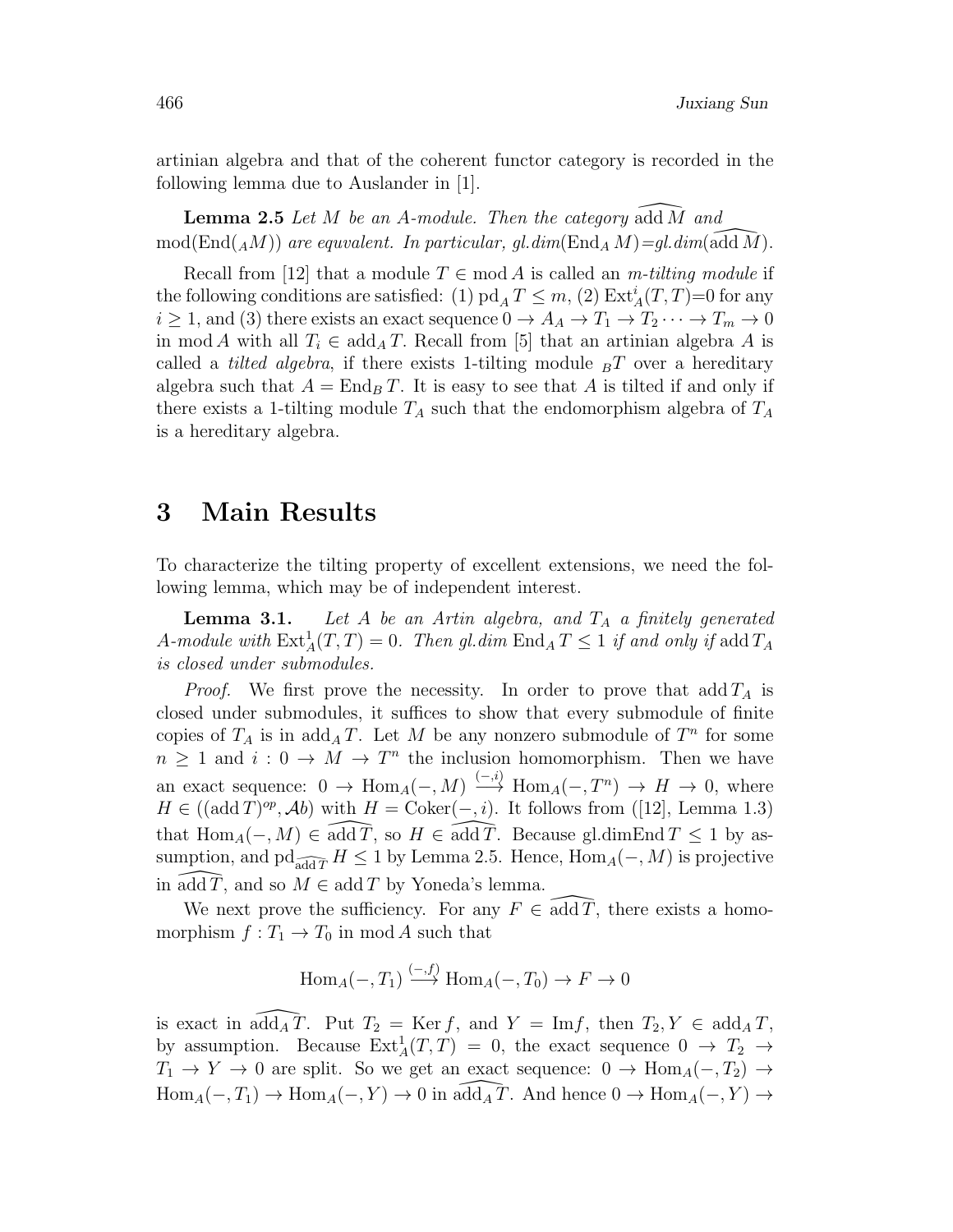$\text{Hom}_A(-, T_0) \to F \to 0$  is exact in  $\widehat{\text{add}_A T}$ , which implies  $\text{pd}_{\widehat{\text{add}_A T}} F \leq 1$ . Thus gl.dim  $\text{End}_A(T) = \text{gl.dim}(\widehat{\text{add }T_A}) \leq 1$  by Lemma 2.5.

The following lemma is directly.

**Lemma 3.2.** Let  $A$  be an artinian algebras and  $M, N$   $A$ -modules, if  $\text{Ext}_{A}^{i\geq 1}(M,N)=0$ , we have  $\text{Ext}_{A}^{i\geq 1}(M,X)=0$ , for any  $X\in \text{add }N_A$ .

**Lemma 3.3.** Let  $B$  be an excellent extension of an artinian algebra  $A$ , such that B is centrally projective over A.

(1) For any A-module M, we have add  $M_A = \text{add}(M \otimes_A B)_A$ .

(2) For any B-module N, we have add  $N_B = \text{add}(N \otimes_A B)_B$ .

The proof is obvious.

**Lemma 3.4.** Let  $B$  be an excellent extension of an artinian algebra  $A$ , such that B is centrally projective over A.

(1) If T is an m-tilting A-module, we have  $T \otimes_A B$  is an m-tilting B-module. (2) If Y is an m-tilting B-module, we have Y is an m-tilting A-module.

*Proof.* (1) Note that B is a projective A-module, we have  $\text{pd}_B(T \otimes_A B) =$  $\text{pd}_A T \leq m$  by Lemma 2.3.

By Lemma 3.3., we have  $(T \otimes_A B)_A \in \text{add } T_A$ . Since  $\text{Ext}^i_A(T,T) = 0$  for any natural number *i*, we have  $\text{Ext}_{B}^{i}(T \otimes_{A} B, T \otimes_{A} B) \cong \text{Ext}_{A}^{i}(T, T \otimes_{A} B) = 0$ by ([10], Lemma 4.7) and lemma 3.2.

Since  $T$  is a m-tilting A-module, there exists a long exact sequence in mod A

$$
0 \to A \to T_0 \to T_1 \to \cdots \to T_m \to 0,
$$

with  $T_i \in \text{add } T_A$ , for all i.

Applying the functor  $-\otimes_A B$  to the above sequence, we have the following exact sequence in mod B

$$
0 \to B \to T_0 \otimes_A B \to T_1 \otimes_A B \to \cdots \to T_m \otimes_A B \to 0,
$$

with  $T_i \otimes_A B \in \text{add}(T_A \otimes_A B)_B$ , for all i. So it follows that  $T \otimes_A B$  is a m-tilting module from the definition of *m*-tilting module.

(2) Since Y is an m-tilting B-module, we have  $\text{pd}_A Y = \text{pd}_B Y \leq m$  by Lemma 2.3. Because  $\text{Ext}^i_B(Y, Y) = 0$ , we have  $\text{Ext}^i_B(Y \otimes_A B, Y) = 0$  by Lemma 3.2. and Lemma 3.3. And hence, for any i we have  $\text{Ext}_{A}^{i}(Y, Y) \cong$  $\text{Ext}_{B}^{i}(Y \otimes_{A} B, Y) = 0$ , by ([10], Lemma 4.7).

Since there exist an exact sequence:

$$
0 \to B \to Y_1' \to Y_2' \to \cdots \to Y_m' \to 0
$$

in mod B with all  $Y_i' \in \text{add } Y_B$ . Note that  $A_A | B_A$ , so there exists an exact sequence:

$$
0 \to A \to Y_1 \to Y_2 \to \cdots \to Y_m \to 0
$$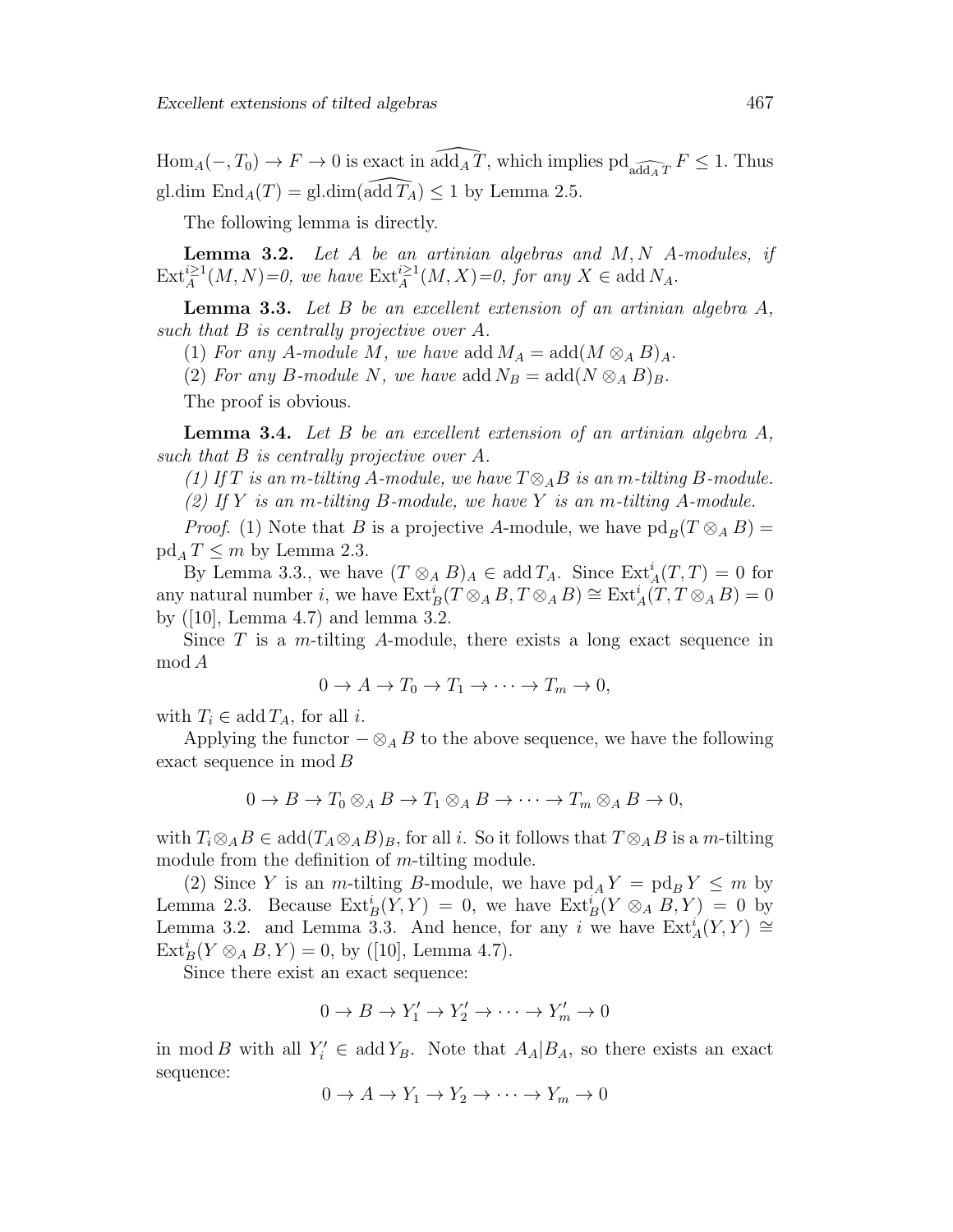in mod A with all  $Y_i \in \text{add } Y_A$ . Hence we conclude that Y is an m-tilting A-module.

**Theorem 3.5.** Let B be an excellent extension of an artinian algebra  $A$ such that B centrally projective over A, then A is a tilted algebra if and only if so is B.

*Proof.* Assume that  $A$  is a tilted algebra. Then there exists a 1-tilting A-module T, such that gl.dim $\text{End}_A T \leq 1$ . By Lemma 3.1, add  $T_A$  is closed under submodules. We claim that  $\text{add}(T \otimes_A B)_B$  is closed under submodules. It suffices to prove that any submodule of finite copies of  $(T \otimes_A B)_B$  is in add $(T \otimes_A B)_B$ . Let  $M_B$  be a submodule of  $(T \otimes_A B)^{(t)}_B$  $\mathcal{L}_B^{(t)}$  for some  $t \geq 1$ . By Lemma 3.2., $(T \otimes_A B)^{(t)}_A \in \text{add } T_A$ , and so  $M_A \in \text{add } T_A$ . Hence, we have  $(M \otimes_A B)_B \in \text{add}(T \otimes_A B)_B$ . By Lemma 2.3., we have  $M_B|(M \otimes_A B)_B$ , and therefore  $M_B \in \text{add}(T \otimes_A B)_B$ , we obtain our claim. And by Lemma 3.1, we have gl.dimEnd<sub>B</sub> $(T \otimes_A B) \leq 1$ . On the other hand, by Lemma 3.4(1),  $T \otimes_A B$ is a 1-tilting  $B$ -module, which implies that  $B$  is a tilted algebra.

Conversely, suppose that  $B$  is a tilted algebra, there exist is a 1-tilting  $B$ module X, such that  $\text{End}_B X$  is a hereditary algebra. By Lemma 3.4(2),  $X_A$ is a 1-tilting A-module. We claim that  $\text{add } X_A$  is closed under submodules. Let N be an submodule of  $X_A^m$  for some  $m \geq 1$ . Because  $B_A$  is a projective A-module,  $N \otimes_A B$  is isomorphic to a submodule of  $X^m \otimes_A B$ . By Lemma 3.2.,  $X^m \otimes_A B \in \text{add } X_B$ , and so  $(N \otimes_A B)_A \in \text{add } X_A$ . Since A is an excellent extension, we have  $N_A|(N \otimes_A B)_A$ , we get our claim. And so  $\text{add}_R X$  is closed under submodules. By Lemma 3.1,  $\text{End}_A X$  is a hereditary algebra. Therefore, A is a tilted algebra.

By Lemma 2.4 and theoren 3.4, we have

**Corollary 3.6** Let A be an artinian R-algebra. If A is an excellent extension of R, then R is a tilted algebra if and only if so is A.

We in a position to prove the tilting property of artin algebras under base field extension.

**Theorem 3.7.** Let A be a finite dimensional K-algebra, and let F be a finite separable field extension of K. Then A is a tilted algebra if and only if  $A \otimes_K F$  is also a tilted algebra.

*Proof.* By Lemma 2.2.,  $A \otimes_K F$  is an excellent extension of A. And  $A \otimes_K F$ is centrally projective over A, by Lemma 2.4. It follows from by Theorem 3.5.

Acknowledgements. This research was partially supported by National Nature Science Foundation of China (Grant No.11601304 ) and Foundation for University Key Teacher by Henan Province (2019GGJS204).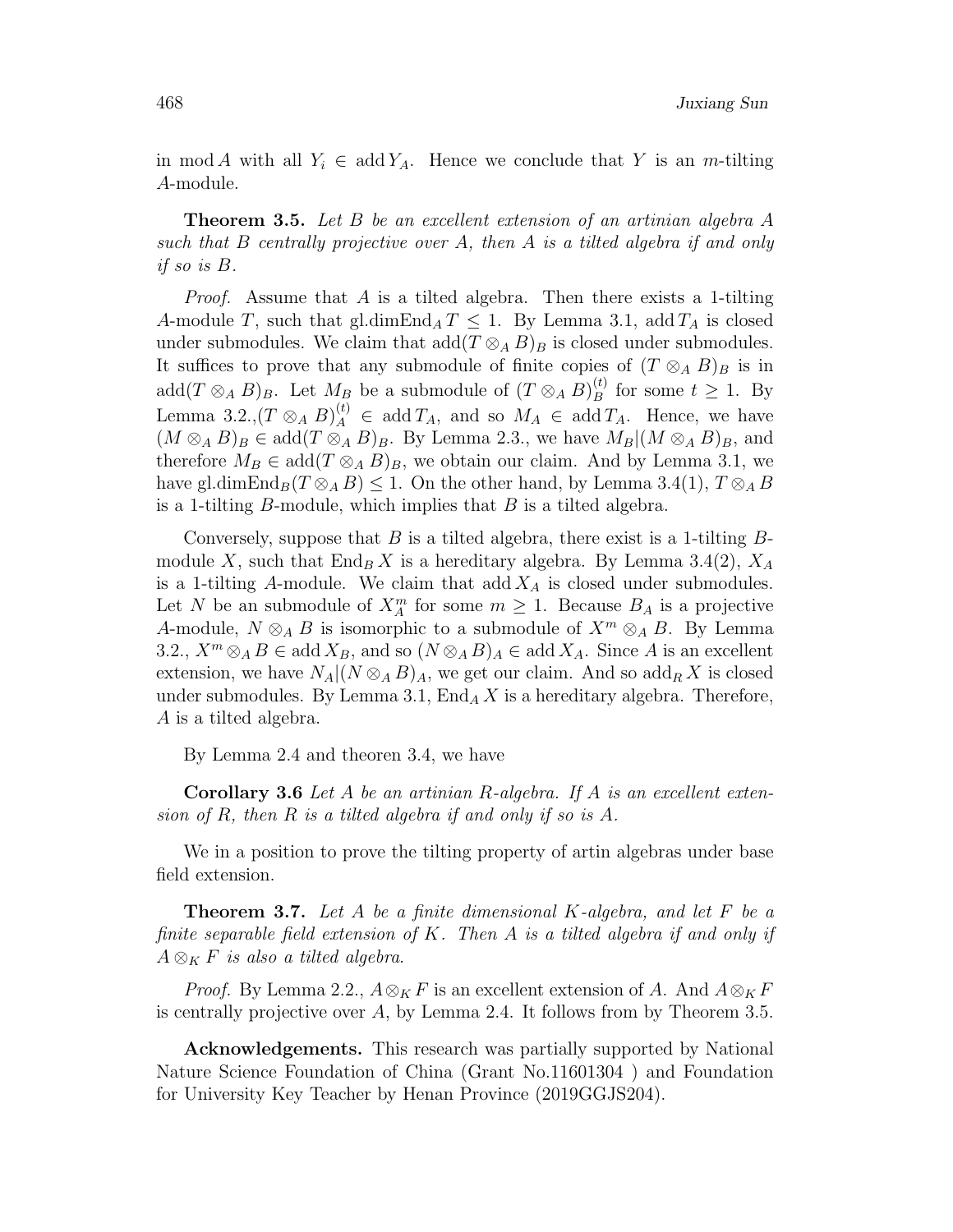# References

- [1] M. Auslander, Representation dimension of Artin algebras, Queen Mary College Mathematics Notes, 1971.
- [2] M. Auslander, Coherent functor, in: Proceedings of the Conference on Categorical Algebra, Berlin, Springer-Verlag, 1966, pp.189-231. https://doi.org/10.1007/978-3-642-99902-4.8
- [3] H.L. Angeleri, D. Happel, H. Krause, Handbook of Tilting Theory, London Mathematical Society Lecture Note Series332, Cambridge: Cambridge Univ. Press, 2007.
- [4] L. Bonami, On the Structure of Skew Group Rings, Algebra Berichte 48, Munichen: Verlag Reinhard Fischer, 1984.
- [5] S. Bonami, M.C.R. Brenner, Generalizations of the Bernstein-Gelgaang-Ponomarev reflection functors, Lecture Notes in Mathematics 832, Berlin, Springer-verlag, 1980, pp.103-169. https://doi.org/10.1007/bfb0088461
- [6] F.U. Coelho, M.A. Lanzilotta, Algebras with small homological dimensions, Manuscripta Mathematica, 100 (1999), 1-11. https://doi.org/10.1007/s002290050191
- [7] H.J. Fang, Normalizing extensions amd modules, Journal of Mathematical Research and Exposition, 12 (1992), 401-406.
- [8] L.G. Feng, Essential extensions, excellent extensions and finitely presented dimension, Acta Mathematica Sinica, 13 (1997), 231-238. https://doi.org/10.1007/bf02559962
- [9] K. Hirata, Some types of separable extensions of ring, Nagoya Mathematical Journal, 33 (2016), 107-115. https://doi.org/10.1017/s0027763000012885
- [10] Z.Y. Huang, J.X. Sun, Invariant properties of representations under excellent extensions, *Journal of Algebra*, **358** (2012), 87-101. https://doi.org/10.1016/j.jalgebra.2012.03.004
- [11] D. Happel, C.M. Ringel, Tilted algebras, Transactions of the American Mathematical Society, 274 (198), 399-443. https://doi.org/10.2307/1999116
- [12] Y. Miyashita, Tilting modules of finite projective dimension, Mathematische Zeitschrift, 193 (1986), 113-146. https://doi.org/10.1007/bf01163359